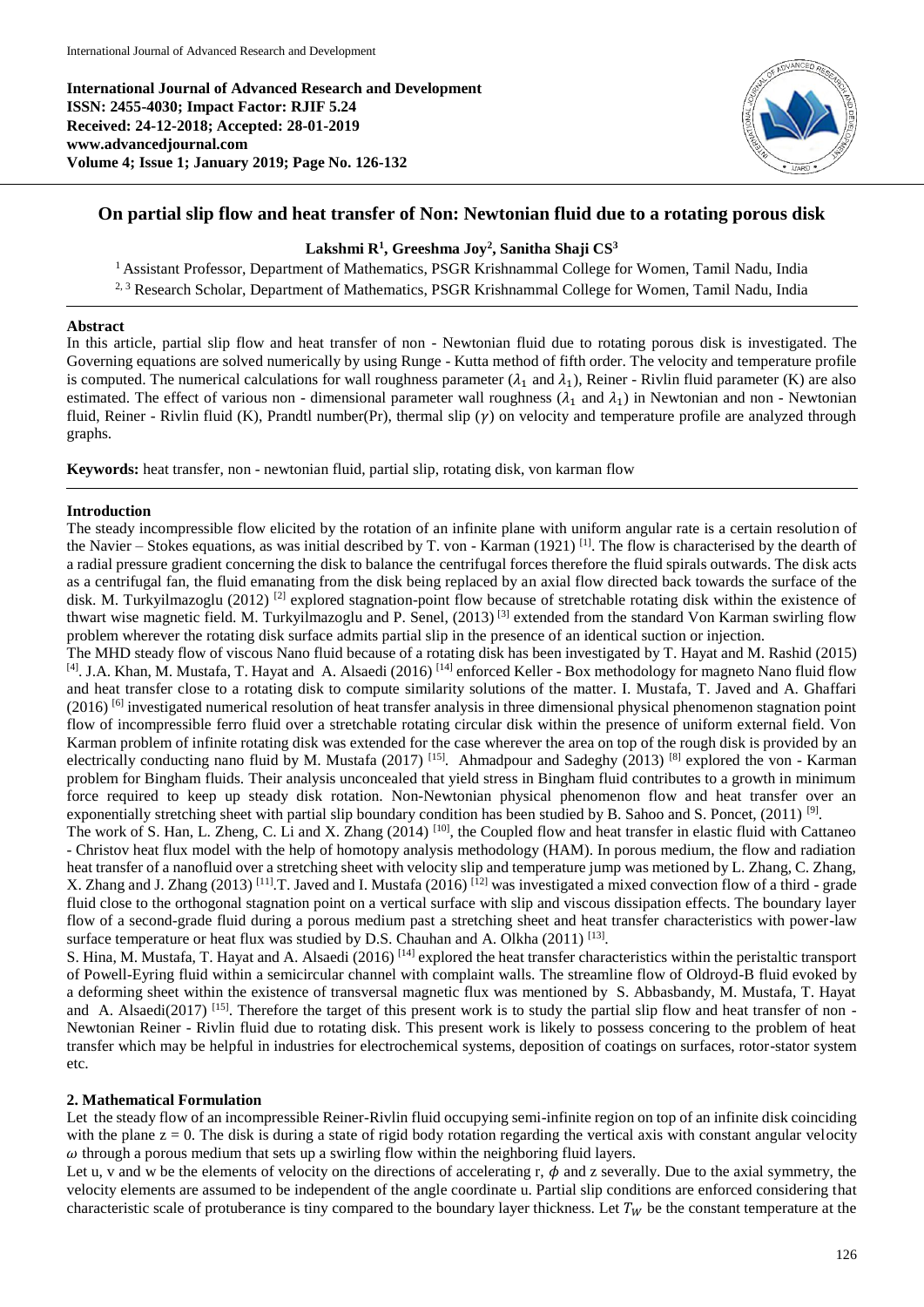disk and  $T_{\infty}$  is that the fluid temperature high above the surface. We tend to make use of the temperature jump condition is that the current analysis. Reiner and Rivlin have developed the subsequent represent relation:

$$
\tau_{ij} = -p\delta_{ij} + \mu e_{ij} + \mu_c e_{ik} e_{kj}; \qquad e_{jj} = 0, \qquad (1)
$$

in which  $\tau_{ij}$  denotes the strain tensor, p represents pressure,  $\mu$  is that the co-efficient of viscosity,  $\mu_c$  represents the cross-viscosity constant,  $\delta_{ij}$  is that the Kronecker symbol and  $e_{ij} = \left(\frac{\partial u_i}{\partial x_i}\right)^2$  $\left(\frac{\partial u_i}{\partial x_j}\right) + \left(\frac{\partial u_j}{\partial x_i}\right)$  $\frac{\partial u}{\partial x_i}$  is that the deformation rate tensor. Relevant equations describing fluid motion and heat transfer over a rotating disk are given below:

#### **Continuity Equation**

$$
\frac{\partial u}{\partial r} + \frac{u}{r} + \frac{\partial w}{\partial z} = 0
$$
\n(2)

## **Motion Equation**

$$
\rho \left( u \frac{\partial u}{\partial r} + w \frac{\partial u}{\partial z} - \frac{v^2}{r} \right) = \frac{\partial \tau_{rr}}{\partial r} + \frac{\partial \tau_{rz}}{\partial z} + \frac{\tau_{rr} - \tau_{\phi\phi}}{r}
$$
\n(3)

$$
\rho \left( u \frac{\partial v}{\partial r} + w \frac{\partial v}{\partial z} + \frac{uv}{r} \right) = \frac{1}{r^2} \frac{\partial}{\partial r} \left( r^2 \tau_{r\phi} \right) + \frac{\partial \tau_{z\phi}}{\partial z} + \frac{\tau_{r\phi} - \tau_{\phi r}}{r}
$$
(4)

$$
\rho \left( u \frac{\partial w}{\partial r} + w \frac{\partial w}{\partial z} \right) = \frac{1}{r} \frac{\partial (r \tau_{rz})}{\partial r} + \frac{\partial \tau_{zz}}{\partial z} \tag{5}
$$

#### **Energy Equation**

$$
\rho c_p \left( u \frac{\partial T}{\partial r} + w \frac{\partial T}{\partial z} \right) = k \frac{\partial^2 T}{\partial z^2},\tag{6}
$$

where  $\rho$  stands for fluid density, k for thermal conduction and  $c_p$  for the specific heat capacity. The last term in Eq. (4) are often omitted by using symmetry assumption for the elements of stress tensor. For the current (axisymmetric) flow, the elements of deformation rate tensor are given below [8]:

$$
e_{rr} = 2 \frac{\partial u}{\partial r}, \qquad e_{\phi\phi} = 2 \frac{u}{r}, \qquad e_{zz} = 2 \frac{\partial w}{\partial z},
$$
  
\n
$$
e_{r\phi} = e_{\phi r} = r \frac{\partial}{\partial r} \left( \frac{v}{r} \right), \qquad e_{z\phi} = e_{\phi z} = \frac{\partial v}{\partial z},
$$
  
\n
$$
e_{rz} = e_{zr} = \frac{\partial u}{\partial z} + \frac{\partial w}{\partial r}
$$
\n(7)

Through definition (1), the elements of stress tensor are obtained as follows:

$$
\tau_{rr} = -p + \mu \left( 2 \frac{\partial u}{\partial r} \right) + \mu_c \left\{ 4 \left( \frac{\partial u}{\partial r} \right)^2 + \left( \frac{\partial v}{\partial r} - \frac{v}{r} \right)^2 + \left( \frac{\partial u}{\partial z} + \frac{\partial w}{\partial r} \right)^2 \right\}
$$
(8)

$$
\tau_{zr} = \mu \left( \frac{\partial u}{\partial z} + \frac{\partial w}{\partial r} \right) + \mu_c \left\{ \left( 2 \frac{\partial u}{\partial r} \right) \left( \frac{\partial u}{\partial z} + \frac{\partial w}{\partial r} \right) + \left( \frac{\partial v}{\partial r} - \frac{v}{r} \right) \left( \frac{\partial v}{\partial z} \right) + \left( \frac{\partial u}{\partial z} + \frac{\partial w}{\partial r} \right) \left( 2 \frac{\partial w}{\partial z} \right) \right\}
$$
(9)

$$
\tau_{\phi\phi} = -p + \mu \left( 2\frac{u}{r} \right) + \mu_c \left\{ 4\left(\frac{u}{r}\right)^2 + \left(\frac{\partial v}{\partial r} - \frac{v}{r}\right)^2 + \left(\frac{\partial v}{\partial z}\right)^2 \right\} \tag{10}
$$

$$
\tau_{r\phi} = \mu \left( \frac{\partial v}{\partial r} - \frac{v}{r} \right) + \mu_c \left\{ \left( 2 \frac{\partial u}{\partial r} \right) \left( \frac{\partial v}{\partial r} - \frac{v}{r} \right) + \left( \frac{\partial v}{\partial r} - \frac{v}{r} \right) \left( \frac{2u}{r} \right) + \left( \frac{\partial u}{\partial z} + \frac{\partial w}{\partial r} \right) \left( \frac{\partial v}{\partial z} \right) \right\} \tag{11}
$$

$$
\tau_{z\phi} = \mu \left(\frac{\partial v}{\partial z}\right) + \mu_c \left\{ \left(\frac{\partial v}{\partial r} - \frac{v}{r}\right) \left(\frac{\partial u}{\partial z} + \frac{\partial w}{\partial r}\right) + 2\left(\frac{u}{r}\right) \left(\frac{\partial v}{\partial z}\right) + 2\left(\frac{\partial v}{\partial z}\right) \left(\frac{\partial w}{\partial z}\right) \right\}
$$
(12)

$$
\tau_{zz} = -p + \mu \left( 2 \frac{\partial w}{\partial z} \right) + \mu_c \left\{ \left( \frac{\partial u}{\partial z} + \frac{\partial w}{\partial r} \right)^2 + \left( \frac{\partial v}{\partial z} \right)^2 + 4 \left( \frac{\partial w}{\partial z} \right)^2 \right\}
$$
(13)

The partial slip condition for present flow is expressed as follows by assumptive no penetration at the disk.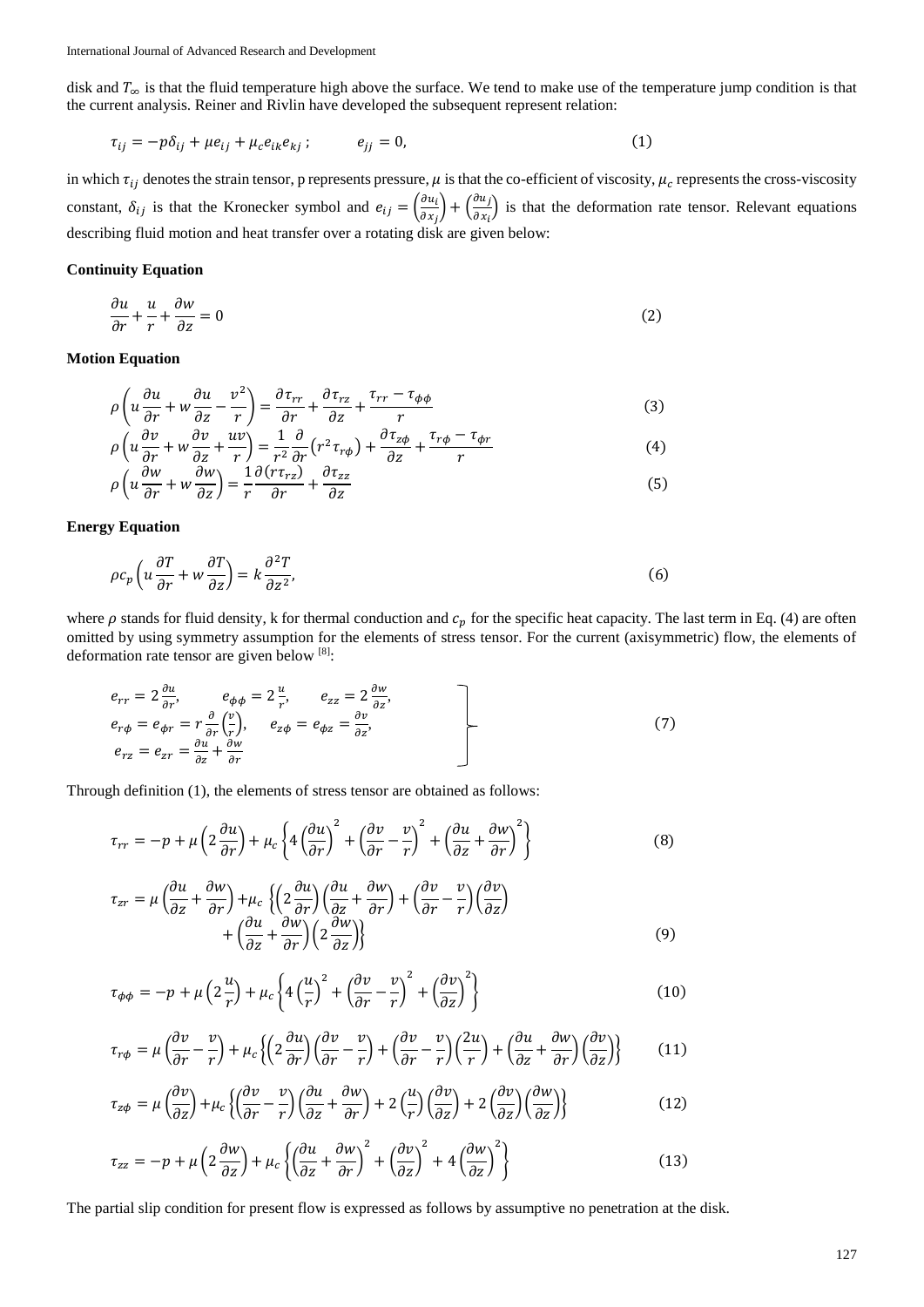International Journal of Advanced Research and Development

$$
u(r, 0) = \beta_1 \tau_{rz}(r, 0), \qquad v(r, 0) = \beta_2 \tau_{z\phi}(r, 0) + r\omega, \qquad w = w_0
$$
  
\n
$$
T(r, 0) = T_w + \beta_3 T_z(r, 0).
$$
\n(14*a*)

In which  $\beta_1$  denotes the radial slip coefficient,  $\beta_2$  is the azimuthal slip coefficient and  $\gamma$  represents the thermal slip coefficient. Since lateral velocities and temperature distinction are zero removed from the disk thus we have

$$
u(r,z) \to 0, \qquad v(r,z) \to 0. \qquad T(r,z) \to T_{\infty} \text{ as } z \to \infty \tag{14b}
$$

Let us outline the subsequent self-similar transformations in terms of dimensionless distance  $\zeta = (\omega/v)^{1/2}$ 

$$
(u, v, w) = (r\omega F'(\varsigma), r\omega G(\varsigma), -2\sqrt{v\omega}F(\varsigma))
$$
  
\n
$$
(p, T) = (p_{\infty} - \omega\mu P(\varsigma), T_{\infty} + (T_W - T_{\infty})\theta(\varsigma)),
$$
\n(15)

Where prime indicates differentiation with respect to  $\varsigma$ . Note that Eq. (2) is identically satisfied by transformations (15) and (3) convert into the subsequent ordinary differential equations

$$
F''' - F'^2 + 2F F'' + G^2 + K(F''^2 - 2F'F''' - G'^2) = 0
$$
\n(16)

$$
G'' - 2F'G + 2FG' + 2K(F''G' - F'G'') = 0
$$
\n(17)

$$
\theta'' + 2PrF\theta' = 0 \tag{18}
$$

In the above equations,  $pr = \frac{\mu C_p}{h}$  $\frac{c_p}{k}$  denotes the Prandtl number and  $K = \frac{\mu_c \omega}{\mu}$  $\frac{c^{\omega}}{\mu}$  is material parameter of Reiner-Rivlin fluid. Let us define:

$$
\lambda_1 = \rho(\omega \nu)^{1/2} \beta_1, \qquad \lambda_2 = \rho(\omega \nu)^{1/2} \beta_2, \qquad \gamma = \rho(\omega \nu)^{1/2} \beta_3 \tag{19}
$$

Using (15), the boundary conditions (14a) and (14b) transform into the subsequent forms:

$$
F'(0) = \lambda_1[F''(0) - 2KF'(0)F''(0)]G(0) = \lambda_2[G'(0) - 2KG'(0)F'(0)] + 1\theta(0) = 1 + \gamma\theta'(0)
$$
\n(20*a*)

$$
F' \to 0, G \to 0, \theta \to 0 \text{ as } \varsigma \to \infty \tag{20b}
$$

The presence of viscosity close to the disk produces tangential stress at the disk that resists its rotation. Torque  $T_0$  required to keep up steady rotation of disk with radius R is measured through the definite integral.

$$
T_0 = -\int_0^R \tau_{z\phi}|_{z=0} (2\pi r^2) dr = -\frac{\pi \rho \omega}{2} \sqrt{\nu \omega} R^4 G'(0)
$$
 (21)

Quantity of prime interest during this work is that the skin friction coefficient  $C_f$  outlined as

$$
C_f = \frac{\sqrt{\tau_r^2 + \tau_\phi^2}}{\rho(r\omega)^2} \tag{22}
$$

where  $\tau_r$  and  $\tau_\phi$  denote the radial and azimuthal wall stresses. Through variables (15), Eq. (22) assumes the subsequent form:

$$
C_f = \left(\frac{\omega r^2}{\nu}\right)^{-1/2} \sqrt{\left(F''(0)\right)^2 + \left(G'(0)\right)^2} \tag{23}
$$

Another necessary quantity is the local Nusselt number Nu which may be obtained from the Fourier law as follows:

$$
Nu = \frac{rq_w}{k(T_W - T_\infty)} = \left(\frac{\omega r^2}{\nu}\right)^{1/2} \theta'(0) \tag{24}
$$

Additionally, the overall quantity of fluid drawn within the axial direction is measured through  $F(\infty)$ . Therefore numerical computations for  $F''(0)$ ,  $G'(0)$ ,  $\theta'(0)$  and  $F(\infty)$  will be made to grasp physical aspects of the problem.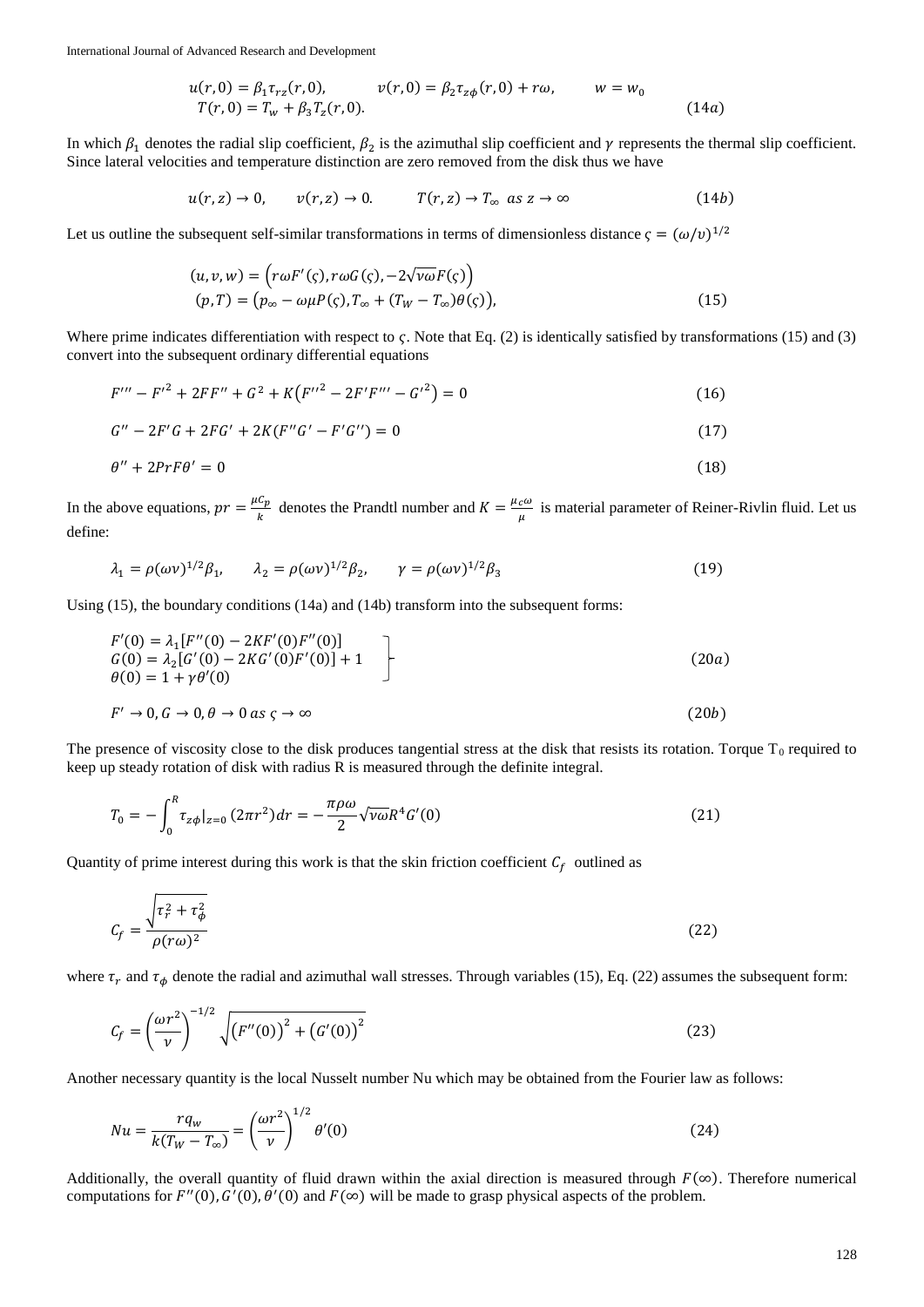International Journal of Advanced Research and Development

#### **3. Numerical Approach**

Mathematical equati

$$
x_1 = F, x_2 = F', x_3 = F'', x_4 = G, x_5 = G', x_6 = \theta, x_7 = \theta'
$$

We acquire the subsequent

$$
= x_2, \t x_2' = x_3, \t x_3' = \frac{x_2^2 - 2x_1x_3 - x_4^2 - Kx_3^2 + Kx_5^2}{1 - 2Kx_2}
$$
  
\n
$$
x_4' = x_5, \t x_5' = \frac{2x_2x_4 - 2x_1x_5 - 2Kx_3x_5}{1 - 2Kx_2}
$$
  
\n
$$
x_6' = x_7, \t x_7' = -2Prx_1x_7
$$
\n(25)

With the initial conditions

$$
x_1(0) = 0,
$$
  
\n
$$
x_2(0) = \lambda_1[x_3(0) - 2Kx_2(0)x_3(0)],
$$
  
\n
$$
x_3(0) = u(1),
$$
  
\n
$$
x_4(0) = \lambda_2[x_5(0) - 2Kx_5(0)x_2(0)] + 1,
$$
  
\n
$$
x_5(0) = u(2),
$$
  
\n
$$
x_6(0) = 1 + \gamma x_7(0),
$$
  
\n
$$
x_7(0) = u(3)
$$
\n(26)

To solve the above system numerically, we tend to implement Runge - Kutta methodology of fifth order considering appropriate guesses for the unknown slopes  $u(1)$ ,  $u(2)$  and  $u(3)$ . Within the course of computations, the step size  $h = 0.01$  is chosen whereas residual of boundary conditions at infinity is assumed to be 10−5 .

### **4. Figures and Tables**

**Table 1:** Comparison of present findings with those of Turkyilmazoglu and Senel <sup>[3]</sup> in uniform roughness case  $(\lambda_1 = \lambda_2)$  with K=0

| $\mathbf{A}$ | n <sub>2</sub> | Existing $F''(0)$ | Existing $G'(0)$ | Existing $F(\infty)$ | <b>Present <math>F''(0)</math></b> | Present $G'(0)$ | <b>Present</b> $F(\infty)$ |
|--------------|----------------|-------------------|------------------|----------------------|------------------------------------|-----------------|----------------------------|
|              | O              | 0.5102332         | $-0.6159219$     | 0.442228             | 0.5102336                          | $-0.6159215$    | 0.442225                   |
|              |                | 0.1279241         | $-0.3949280$     | 0.394713             | 0.1279245                          | $-0.3949275$    | 0.394709                   |
|              |                | 0.0185883         | $-0.1433879$     | 0.291842             | 0.0185887                          | $-0.1433874$    | 0.291838                   |
| 10           | 10             | 0.0068125         | $-0.0810301$     | 0.243797             | 0.0068129                          | $-0.0810298$    | 0.243794                   |
| 20           | 20             | 0.0023615         | $-0.0437883$     | 0.199904             | 0.0023619                          | $-0.0437879$    | 0.199901                   |
| 40           | 40             | 0.0007899         | $-0.0229951$     | 0.160963             | 0.0007904                          | $-0.0229947$    | 0.160958                   |

**Table 2:** Computational results of  $F''(0)$ ,  $G'(0)$ ,  $F(\infty)$  and  $\sqrt{(F''(0))}^2 + (G'(0))^2$  for different values of  $\lambda_1$ ,  $\lambda_2$  and K

| $\lambda_1$ | $\lambda_2$  | K              | $F(\infty)$ | F''(0)    | G'(0)       | $\sqrt{(F''(0))}^2 + (G'(0))^2$ |
|-------------|--------------|----------------|-------------|-----------|-------------|---------------------------------|
| $\Omega$    | 1            | 1              | 0.311704    | 0.207329  | $-0.358183$ | 0.413860                        |
| 1           | 1            | 1              | 0.344451    | 0.115543  | $-0.434951$ | 0.450036                        |
| 5           | 1            | 1              | 0.370578    | 0.046257  | $-0.495401$ | 0.497560                        |
| 10          | 1            | 1              | 0.377729    | 0.0269281 | $-0.512593$ | 0.513299                        |
| 20          | $\mathbf{1}$ | 1              | 0.382161    | 0.014733  | $-0.523514$ | 0.523721                        |
| 40          | 1            | 1              | 0.384368    | 0.007743  | $-0.529793$ | 0.529849                        |
| 1           | $\theta$     | 1              | 0.391594    | 0.164951  | $-0.815802$ | 0.832311                        |
|             | 1            |                | 0.344451    | 0.115543  | $-0.434949$ | 0.450034                        |
|             | 5            |                | 0.259795    | 0.053219  | $-0.149823$ | 0.158994                        |
|             | 10           |                | 0.217803    | 0.033268  | $-0.083027$ | 0.089444                        |
|             | 20           |                | 0.164479    | 0.019744  | $-0.044250$ | 0.048455                        |
| 1           | 40           | 1              | 0.130638    | 0.011339  | $-0.023054$ | 0.025689                        |
|             | 1            | $\theta$       | 0.394629    | 0.127918  | $-0.394921$ | 0.415121                        |
|             | 1            | $\overline{2}$ | 0.292083    | 0.077914  | $-0.424419$ | 0.431511                        |
|             | 1            | $\overline{4}$ | 0.224869    | 0.033993  | $-0.351567$ | 0.353210                        |
|             | 1            | 6              | 0.187210    | 0.020209  | $-0.304638$ | 0.305307                        |
|             | 1            | 8              | 0.166737    | 0.014229  | $-0.272427$ | 0.272798                        |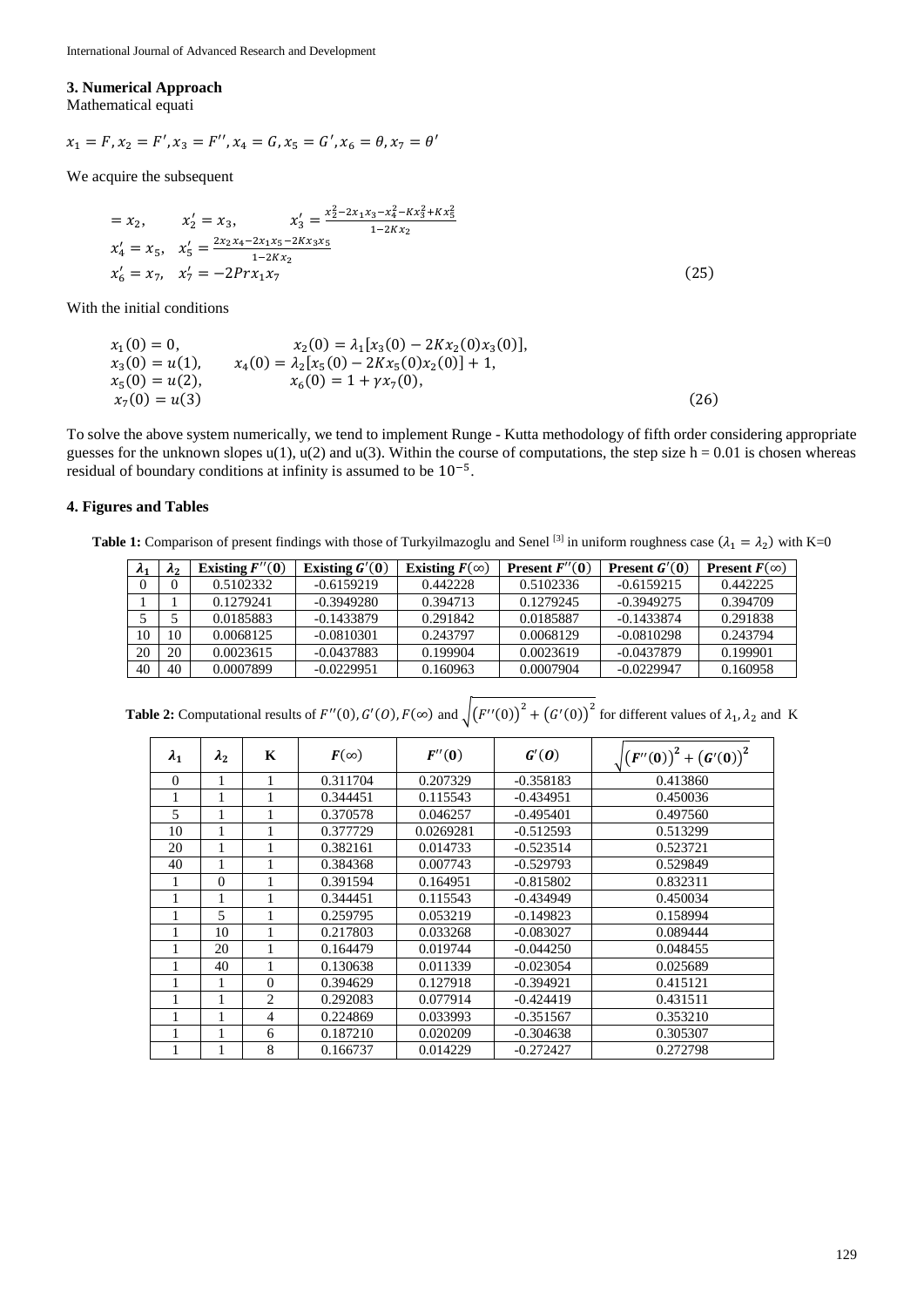| K              | ν  | Pr             | $\theta'(0)$ |
|----------------|----|----------------|--------------|
| $\overline{0}$ |    | 8              | 0.533149     |
| $\overline{c}$ |    | 8              | $-0.453108$  |
| 4              |    | 8              | $-0.370245$  |
| 6              |    | 8              | $-0.322059$  |
| 8              |    | 8              | $-0.289547$  |
|                | 0  | 8              | $-1.003958$  |
|                |    | 8              | $-0.500984$  |
|                | 5  | 8              | $-0.166772$  |
|                | 10 | 8              | $-0.090935$  |
|                | 20 | 8              | $-0.047625$  |
|                | 40 | 8              | $-0.024388$  |
|                |    | 3              | $-0.343427$  |
|                |    | $\overline{4}$ | $-0.394306$  |
|                |    | 8              | $-0.500985$  |
|                |    | 11             | $-0.544936$  |

**Table 3:** Values of  $\theta'(0)$  for different values of K,  $\gamma$  and Pr when  $\lambda_1 = \lambda_2 = 1$ 



**Fig 1:** Velocity profile for different values of wall roughness parameters  $\lambda_1$  and  $\lambda_2$  in Newtonian fluid case



**Fig 3:** Temperature profile for different values of Reiner - Rivlin fluid parameter K



**Fig 2:** Temperature profile for different values of wall roughness parameters  $\lambda_1$  and  $\lambda_2$  in Newtonian fluid case



**Fig 4:** Temperature profile for different values of Reiner - Rivlin fluid parameter K in no - slip case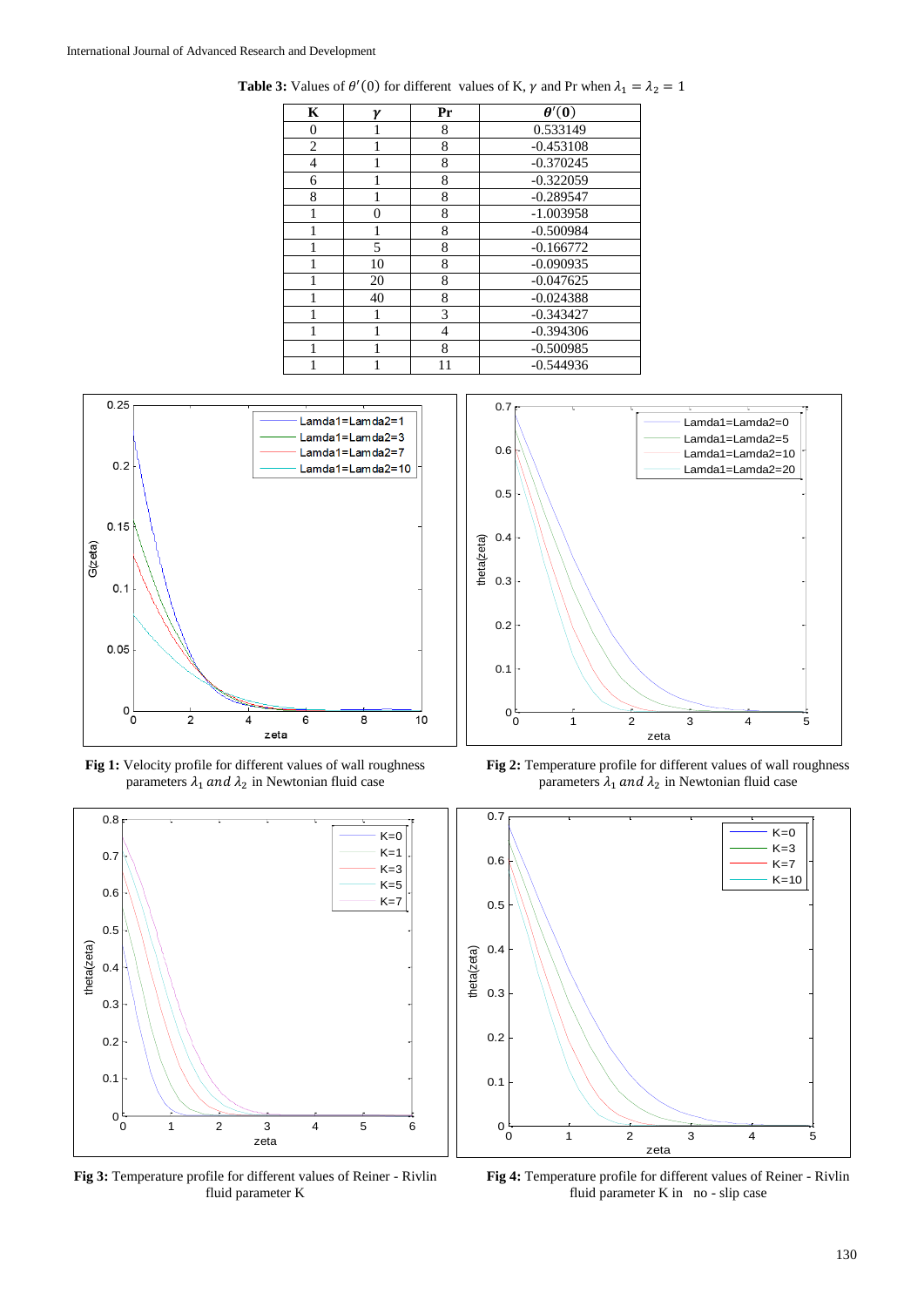





**Fig 7:** Temperature profile for different values of Prandtl number **Fig 8:** Temperature profile for different values of Thermal slip



**Fig 6:** Temperature profile for different values of wall roughness parameters  $\lambda_1$  and  $\lambda_2$  in non - Newtonian fluid case



parameter

### **5. Result and Discussion**

Effects of varied non - dimensional parameter wall roughness  $(\lambda_1$  and  $\lambda_1$ ) in Newtonian and non - Newtonian fluid, Reiner -Rivlin fluid (K), Prandtl number(Pr), thermal slip ( $\gamma$ ) on velocity and temperature profile are mentioned and examined graphically. Table 1 show the impact of wall roughness parameters and comparing the computational results of radial wall stress  $F''(0)$ , azimuthal wall stress  $G'(0)$  and entrainment velocity  $F(\infty)$  by the numerical theme is formed by with obtainable study [3] within the Newtonian fluid case. It demonstrates that our numerical findings are nearly the same as those found by [3] for all values of wall roughness parameters.

Table 2 computes  $F''(0)$ ,  $G'(0)$  and  $F(\infty)$  for numerous parameter values. In either radial or azimuthal slip coefficient incremented once torque furthermore because the skin friction factor elevates. The local Nusselt number obtained at completely different values of Reiner-Rivlin fluid parameter K and thermal slip parameter  $\gamma$  includes in table 3. It can increase elasticity parameter K then heat transfer rate ought to be elevate. The heat penetration depth shortens when thermal slip coefficient will increases and additionally Prandtl number Pr will increases once the heat transfer rate elevates. In figure 4.1 depicts the dimensionless velocity profile for various values of the wall roughness parameters  $\lambda_1$  and  $\lambda_2$  in Newtonian fluid case. It is detected that a rise in wall roughness parameters lead to decrease within the velocity profile.

In figure 4.2 illustrates the impact of wall roughness parameters  $\lambda_1$  and  $\lambda_2$  in Newtonian fluid case on the temperature profile. It shows that temperature component increases with a rise within the wall roughness parameters. In figure 4.3 the effect of Reiner – Rivlin fluid parameter K on temperature profile is shown. It is obvious that as K is enlarged, the temperature profile is magnified. In figure 4.4 for numerous values of Reiner – Rivlin fluid parameter K in no - slip case, its impact on temperature